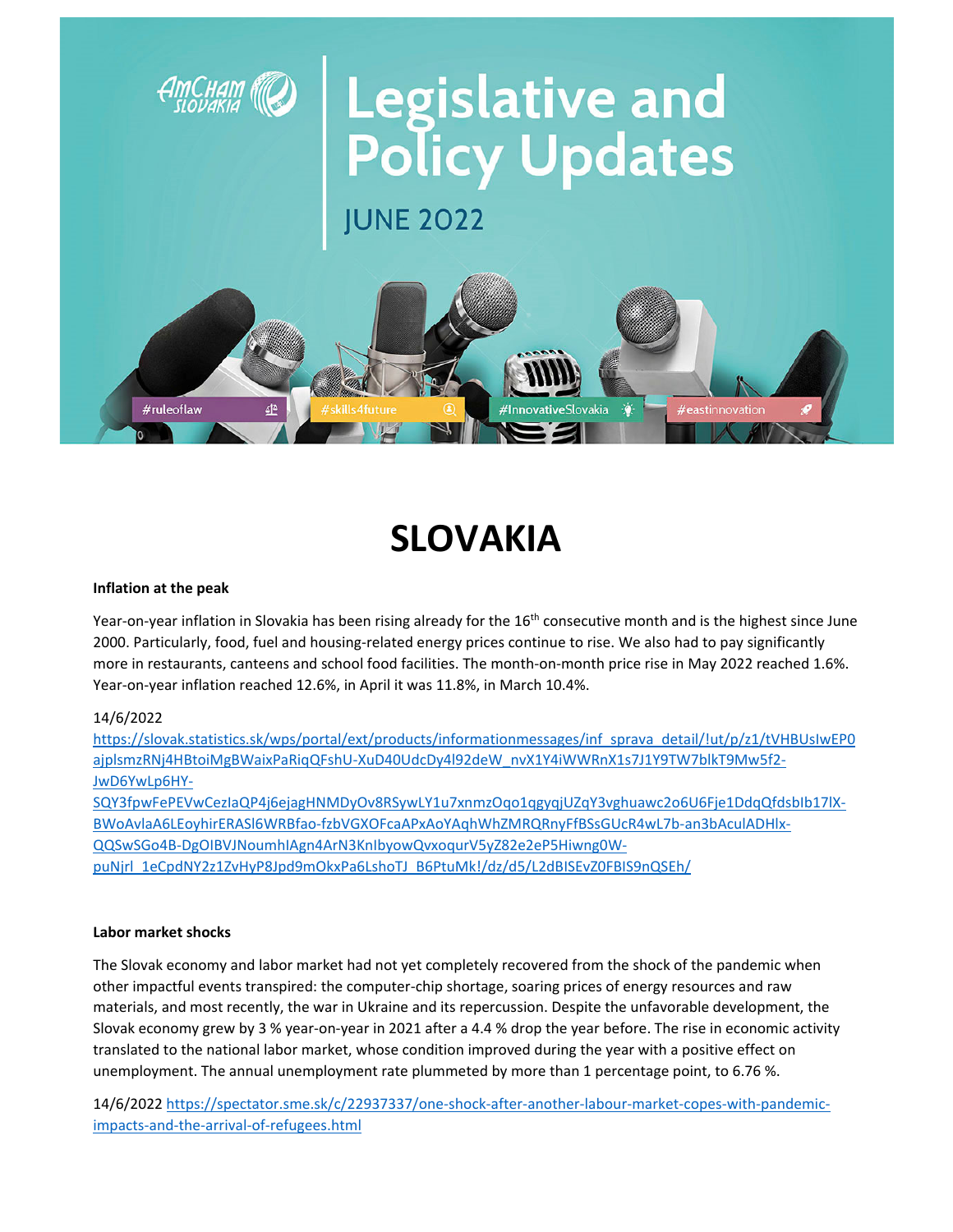#### **Slovakia and Ukraine**

Slovak Prime Minister Eduard Heger said he supports Ukraine's ambitions to become an EU member, but there should be "no shortcuts", he said after meeting German Chancellor Olaf Scholz in Berlin. Heger met with Scholz in Berlin on 13 June for the first bilateral visit of a Slovak prime minister to Berlin in four years. Besides Ukraine's EU accession, the prime minister discussed energy and security cooperation. On energy, Heger asked Sholz for solidarity in case gas imports are abruptly halted, pointing to Slovakia having to "be sure its partners will help in case of sudden stoppage of the gas imports." Slovakia is interested in the capacities of an LNG terminal, which Germany plans to build.

14/6/2022

#### **Employment and average monthly wages**

Although wages rose year‐on‐year, they failed to keep up with the pace of inflation and recorded a real decline even in seven monitored sectors. In April 2022, nominal monthly wages rose year-on-year in all the sectors monitored, but significantly slower than inflation. They rose the most dynamically in accommodation (almost by a third). Employment rose in the majority of the sectors monitored, most notably in accommodation and food service activities. It dropped only in selected market services and in industry.

## 13/6/2022

https://slovak.statistics.sk/wps/portal/ext/products/informationmessages/inf\_sprava\_detail/!ut/p/z1/tVFRT8IwEP4 1PDa92nYtj4XgNkQi4IT1xRTWyQS6Ac2Uf28xvqhB44OXS‐4u‐ e7yffdhjRdYO9NWT8ZXtTPbMOc6epyIVPZ6RAH0RhTS4c1snPSvr‐ KM4\_lngBxPB5Deq7t4OmQEGMf65\_0HrLFeOd\_4Nc7r5dGskXWociUyG9-B0NSHXWDTOouOzcG0pw60Rs3obIuRJYZgmwEBLElWCTF0iBaCuBQkpDifL5ZVQXOabeQUBiKODUCsTISSBa8QIxFxBBZCk6Lr3K‐ 8z3LgQuhIOzrd0g\_VgkTIwA5ijmkKsmm3QmloOgH4IcbeeAgLnIIkuZtZV9w5s6f2eLZHyUmgIe\_uRJsr573e62CN7Xz9tXjx X‐Y0‐yynaQntClvB5Tp\_A2Hdvin/dz/d5/L2dBISEvZ0FBIS9nQSEh/

#### **Gross Domestic Product**

The Slovak economy grew by 3.1% in the first quarter, its performance returned to pre‐pandemic levels. Despite the decline in foreign demand, due to the lingering fourth wave of the pan-demic, economic growth kept domestic demand above three percent in the first quarter, mainly due to higher household consumption and investment activity. As for the 10 sectors of the economy, up to 7 grew year-on-year. Gross domestic product increased by 3.1%, year-on-year, in the first quarter of 2022 (at constant prices, not seasonally adjusted). The performance of the Slovak economy maintained positive values in the first quarter, which were higher than in the previous two quarters.

## 8/6/2022

https://slovak.statistics.sk/wps/portal/ext/products/informationmessages/inf\_sprava\_detail/!ut/p/z1/tVFBbsIwEHw NR8vr2ImdY0A0CaWoQFOIL5UTnJICTgArLb‐vqXqpEFQ9dC‐

7K82sZnawxEssjerqV2Xrxqit23MZvEx5Kvp9EgH0xxTS0f18kgzuvDjz8eInQExmQ0ifosd4NmIEmI\_lbf4zlliWxrZ2jfOmOKo 10gbVpkJqY3vghuawc2o6o9GxPaju1IPuqO3GdY8RrkKfIggYR4xUHhLBSiMWUj8sCZTgqfP5tqxXONecgi‐ EhyAMCsQEL5BgnKJKExYQXxcFubBzqfdsB65UBI4vvyCDOEoYHwOIcexDGiXZLJxSChH9Bty4kTsN\_KoGwvGiq\_U7zsz5M 1s8\_6PFBPDot1Rc7PXbfi8jl01jrP6wePkf4bS7bCfoCW2qhyFlMv8Es8ko0w!!/dz/d5/L2dBISEvZ0FBIS9nQSEh/

#### **Anti‐inflation package**

President Zuzana Čaputová vetoed the Government coalition's €1.2 billion pro‐family package supposed to help families at a time of rising prices and bills. She announced her decision on Tuesday, June 7, during a press briefing at the Presidential Palace. The parliament approved the measures on May 24 without prior discussion with experts and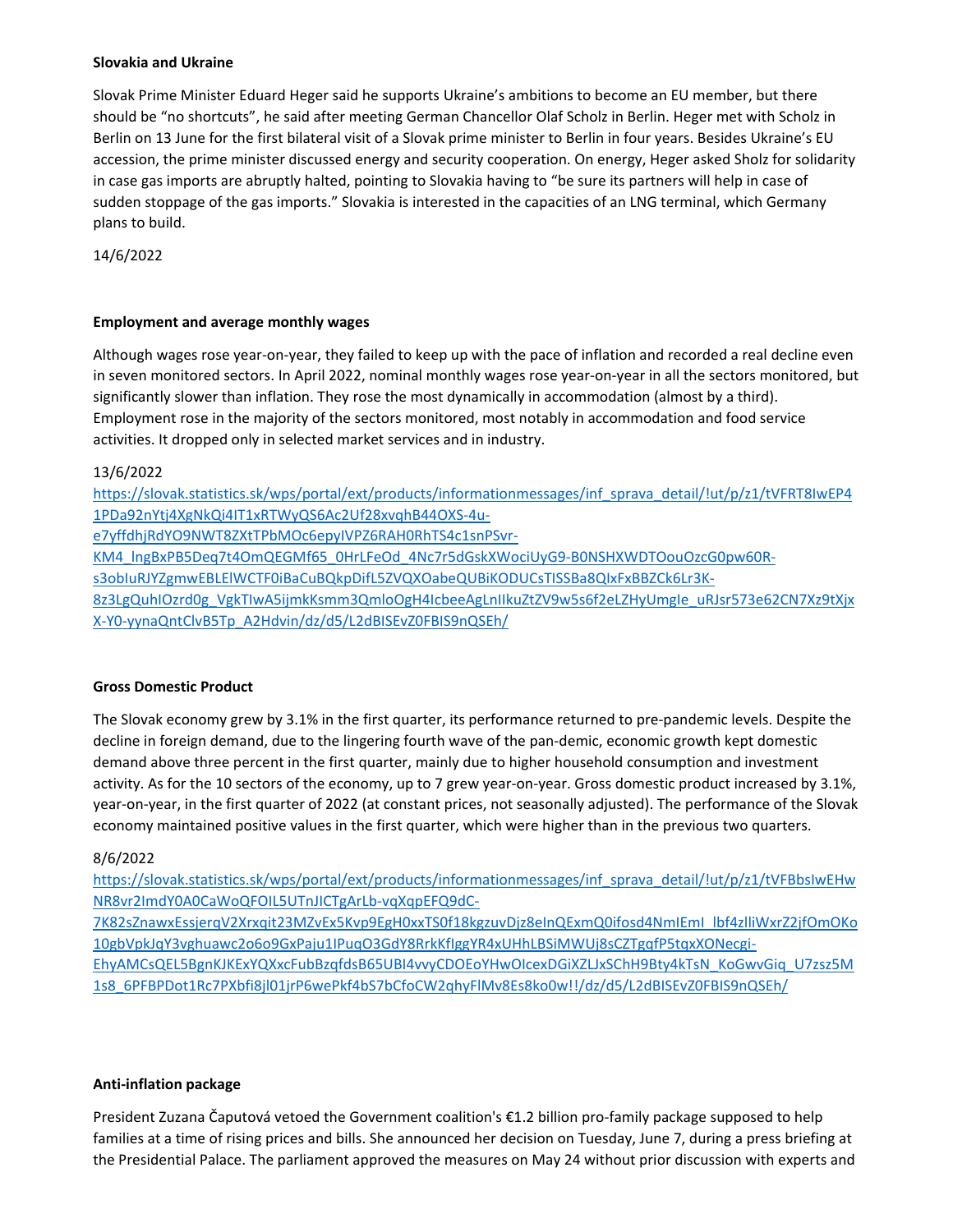partners, including municipalities and social partners. The head of state pointed to the fact that she is not questioning those parts that should allow for immediate aid. She minds that the provisions to take effect as of the new year have been approved in a fast-track legislative procedure, however, although conditions for that haven't been met.

7/6/2022 https://spectator.sme.sk/c/22931683/news‐digest‐president‐caputova‐does‐not‐sign‐off‐on‐family‐ package.html

## **Municipal and regional elections**

Speaker of Parliament Boris Kollár had officially announced that municipal and regional elections will be held on October 29, which is a Saturday. For the first time in history, these elections will take place on the same day. The two elections will be held ahead of All Souls' Day, November 2, which falls on Wednesday in 2022. Many people will be heading to cemeteries the weekend before the holiday. The coalition is hoping to see more people take part in the elections because of the date the four coalition parties have agreed on.

6/6/2022 https://spectator.sme.sk/c/22930480/in-towns-and-regions-foreigners-can-have-their-say-again-inautumn.html

#### **Monkeypox vaccines**

The Health Ministry proposed the purchase of 2,000 monkeypox vaccines. "Based on recommendations of the European Commission's expert group, Slovakia will be a part of the shared purchase provided by the commission," wrote the Health Ministry. Monkeypox cases have been reported in some EU countries, including Slovakia's neighboring Czech Republic. Slovakia has detected one potential case so far. The Public Health Authority does not anticipate a large‐scale epidemic in Slovakia but expects sporadic outbreaks.

2/6/2022: https://spectator.sme.sk/c/22927197/slovakia‐to‐purchase‐monkeypox‐vaccines.html

#### **EU oil embargo**

Slovakia is one of the countries that will have an exemption from the embargo on Russian crude oil that the European Union leaders have agreed on during their May 30 summit. PM Eduard Heger declared that Slovakia aims to cut off oil supplies from Russia as soon as possible, but "we will be able to use Russian oil until the moment we obtain a full‐fledged alternative," he said. The cutting off of oil supplies from Russia will be gradual, with seaborne shipments to be blocked completely before the end of 2022. "This will effectively cut around 90 percent of oil imports from Russia to the EU by the end of the year," European Commission President Ursula von der Leyen tweeted.

1/6/2022 https://spectator.sme.sk/c/22926171/how‐an‐eu‐oil‐embargo‐will‐affect‐slovakia.html

#### **Gas imports**

Norway and various unnamed countries will supply liquefied natural gas (LNG) to help ensure Slovakia's dependence on Russian gas imports decreases drastically, the country's largest gas supplier, SPP, announced on 27 May. From 1 June, Slovakia should reduce its dependence on Russia by 65%, said Economy Minister Richard Sulík, despite analysts pointing out that SPP does not supply gas to every household or company in the country, and the real decrease will only be around 35%. To become independent, Slovakia has reserved the capacity in several European LNG terminals and will import gas from Norway via a pipeline, said Sulík.

30/5/2022 https://www.euractiv.com/section/energy‐environment/news/slovakia‐to‐import‐gas‐from‐norway‐and‐ other-countries/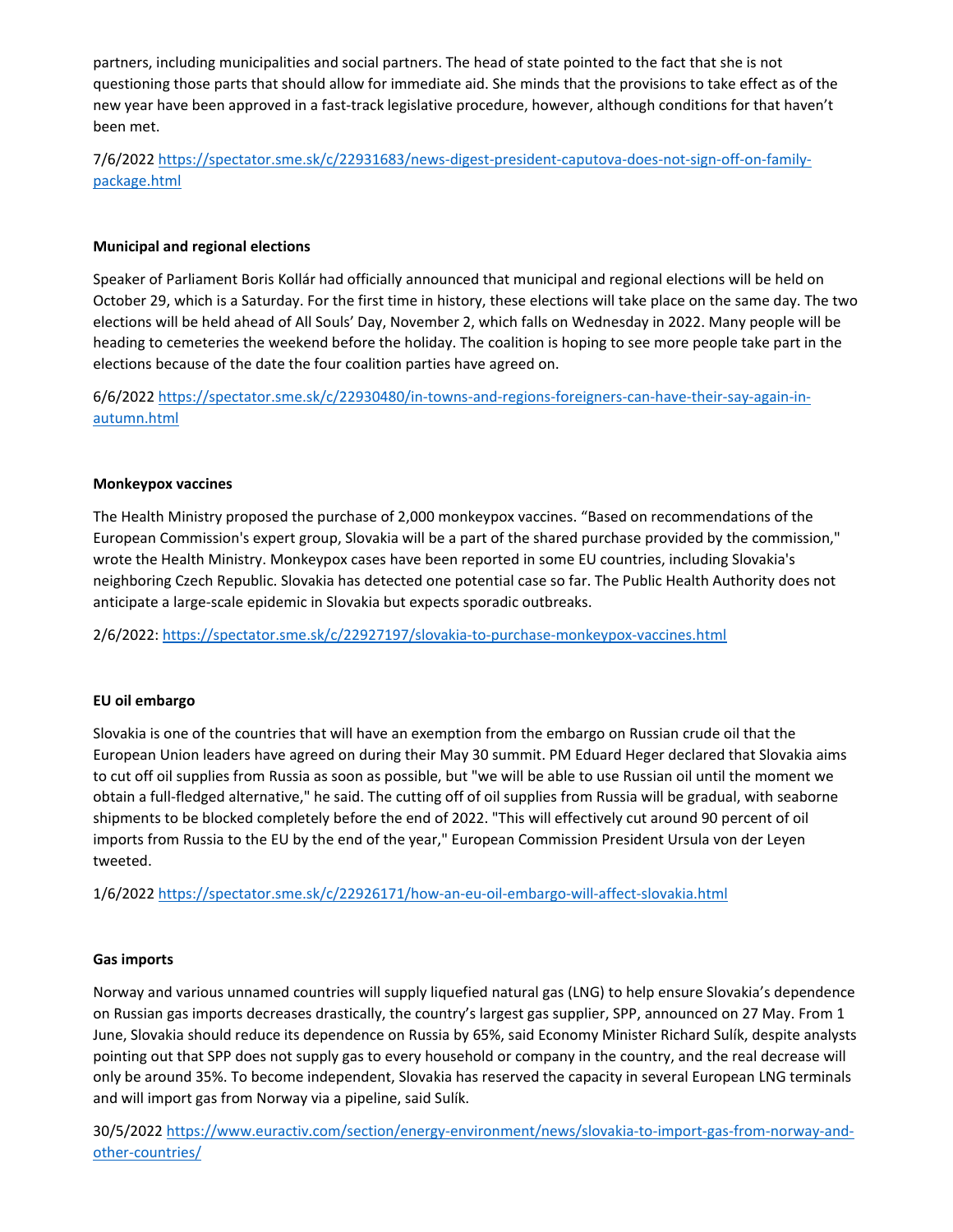#### **Brain drain**

Two‐thirds of young Slovaks aged 18‐25 want or are already studying abroad due to the quality of education, with most of those who already left having picked neighboring Czechia, a new survey has found. In the past 15 years, more than 300,000 people have left the country, and among those who want to leave, only a third say they want to come back, the survey conducted by Slovenská sporiteľna also found. Those leaving are mostly the more‐qualified students, the study adds. The issue of brain drain has already been discussed in the country, though no specific actions have been taken so far.

25/5/2022 https://www.euractiv.com/section/politics/short\_news/slovakia‐faces‐brain‐drain‐as‐many‐leave‐for‐ czechia/

## **EUROPE & WORLD**

#### **US‐UK Trade Cooperation**

Building on the discussions held in Baltimore and Aberdeen earlier this year, the recently published paper *"Taking* the Next Step: A plan of action for US-UK trade cooperation following the US-UK Trade Dialogues" by BritishAmericanBusiness offers pragmatic recommendations to advance US‐UK collaboration on Small and Medium‐ Sized Enterprises (SMEs), digital trade, green trade, and supply chains. While both governments' commitment to dialogue and cooperation is highly appreciated, as outlined in the joint statement issued shortly after the second Dialogue on April 26, it is important that the US and UK keep momentum behind the transatlantic trade agenda high and work at pace to deliver tangible progress on each of the identified workstreams

15/6/2022 https://www.babinc.org/psirteex/US‐UK‐trade‐cooperation‐following‐the‐UK‐US‐Trade‐Dialogues.pdf

#### **International crime tribunal**

The Netherlands, together with EU Justice Commissioner Didier Reynders and the International Criminal Court's Prosecutor Karim Khan, will organize a ministerial conference on the accountability for war crimes committed during the Russian invasion of Ukraine on 14 July. The government's website writes that the conference aims to help further strengthen and coordinate global efforts in gathering evidence, and carrying out investigations and prosecutions. "The international community has quickly taken important first steps to bring those responsible for possible international crimes to justice. It is now important to bring these existing efforts together so that all actions effectively contribute to justice for bereaved families and survivors," said Dutch Foreign Minister Wopke Hoekstra.

14/6/2022 https://www.euractiv.com/section/politics/short\_news/eu-international-criminal-court-dutch-bandtogether‐for‐justice‐in‐ukraine/

## **EU Covid Certificate**

EU Parliament together with EU member states' negotiators have agreed to keep the EU Digital COVID Certificate framework in place for another year, until June 2023. On 13 June, negotiating teams from the European Parliament and the Council of the EU reached a deal to prolong the EU Digital COVID Certificate scheme ‐set to expire on 30 June‐ for another 12 months. By extending the legal framework by a year, EU lawmakers want to ensure that EU citizens have the right to free movement in case there is a new variant of concern.

14/6/2022 https://www.europarl.europa.eu/news/en/press-room/20220613IPR32838/eu-covid-certificate-mepsand‐council‐agree‐to‐extend‐rules‐for‐another‐year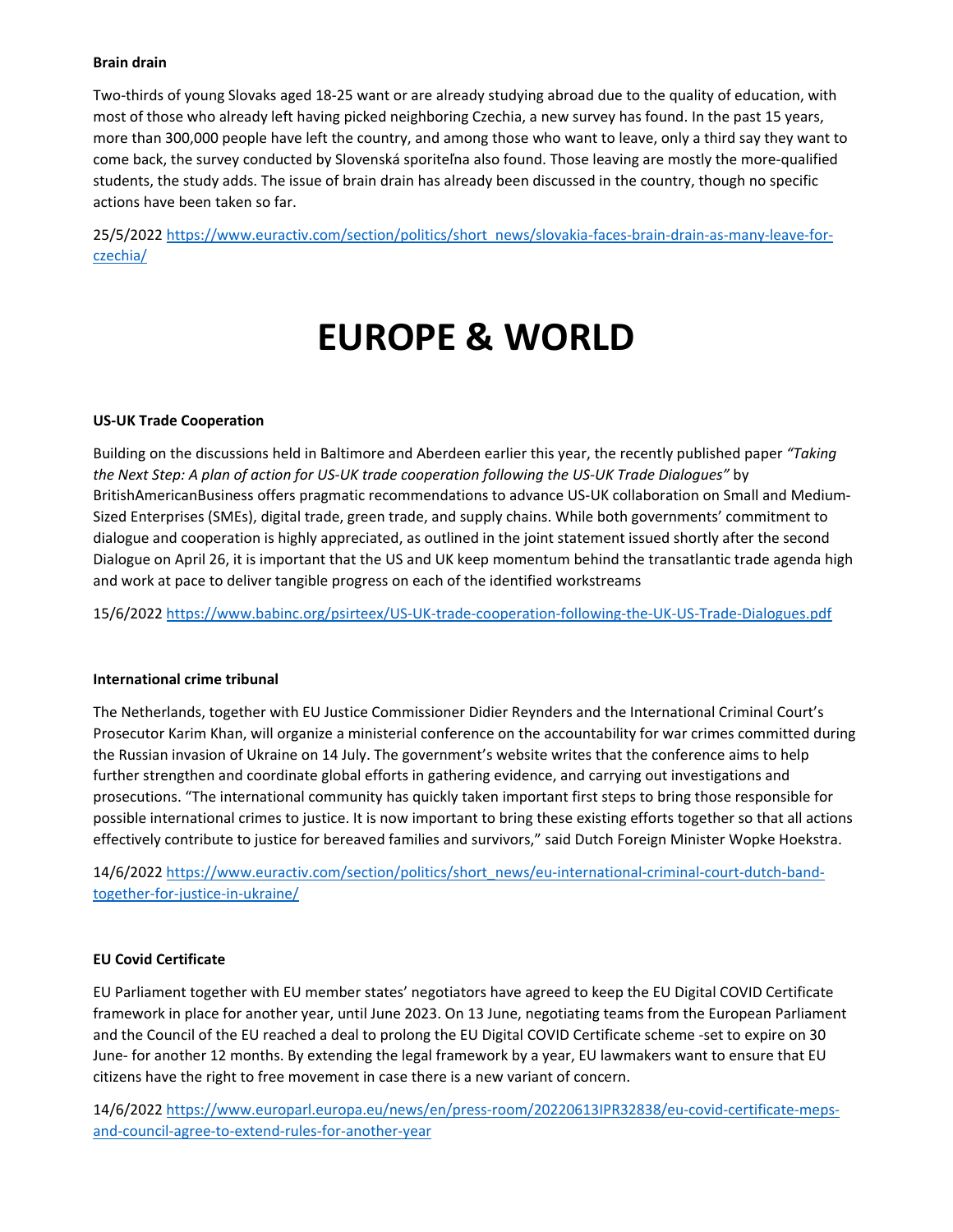## **Digital economy**

On 14 June AmCham EU issued a joint statement alongside key EU digital business organizations to express concerns over several procedural and substantial elements in the Cybersecurity Certification Scheme for Cloud Services (EUCS) currently undertaken within the European Union Agency for Cybersecurity (ENISA). While the EU's ambition to tackle global cyber threats and protect citizens, institutions and businesses through cybersecurity certifications is appreciated, the inclusion of 'digital sovereignty' requirements risks negatively impacting international and European providers of cloud computing solutions as well as organizations that use cloud and require high levels of cybersecurity assurances.

14/6/2022 https://amchameu.eu/news/key‐organisations‐express‐concerns‐over‐cybersecurity‐certification‐ scheme‐cloud‐services

## **EU Treaties**

On 9 June, the EU Parliament adopted a resolution calling on the European Council to agree to start the process to revise the EU Treaties. In light of the array of ongoing and recent crises, MEPs used their prerogative to call for the Treaties to be changed. It will be up to the 27 member states' heads of state or government at the European Council to decide to set up a Convention, by simple majority. Many MEPs have called for this to happen at the earliest opportunity, which would be the EU summit on 23‐24 June, to ensure that citizens' expectations are met and that the outcome of the Conference on the Future of Europe is put to good use as soon as possible.

9/6/2022 https://www.europarl.europa.eu/news/en/press-room/20220603IPR32122/parliament-activates-processto‐change‐eu‐treaties

#### **International public procurement instrument**

EU Parliament gave its final greenlight on 9 June to the new international procurement instrument intended to encourage the opening up of global procurement markets. The instrument introduces measures limiting non‐EU companies' access to the open EU public procurement market if their governments do not offer similar access to public tenders to EU companies seeking business. By fostering reciprocity, the tool aims to open up these protected markets and to end the discrimination against EU companies in third countries.

9/6/2022 https://www.europarl.europa.eu/news/en/press-room/20220603IPR32143/international-publicprocurement‐instrument‐securing‐fairness‐for‐eu‐firms

#### **UK Economic Outlook 2022**

The British Chambers of Commerce has downgraded its expectations for UK GDP growth for 2022 to 3.5% (from 3.6%) against a deteriorating economic outlook. It now expects the UK inflation rate to reach 10% in Q4 2022, comfortably outpacing average earnings growth. The heightened economic uncertainty and rising costs are also expected to significantly weaken business investment, with 1.8% growth predicted in 2022, down sharply from 3.5% in the previous forecast.

9/6/2022 https://britcham.sk/quarterly-economic-growth-is-expected-to-grind-to-a-halt-this-year-before-dippingbriefly‐into‐negative‐territory‐as‐global‐events‐continue‐to‐weigh‐heavily‐on‐the‐uk‐economy/

## **Single Charger for Europeans**

The EU is going to reduce electronic waste by making it possible for its citizens to use one single charger for their portable electronic devices. Consumers will no longer need a different charging device and cable every time they purchase a new device. However, people will still be able to choose whether they want to purchase a new electronic